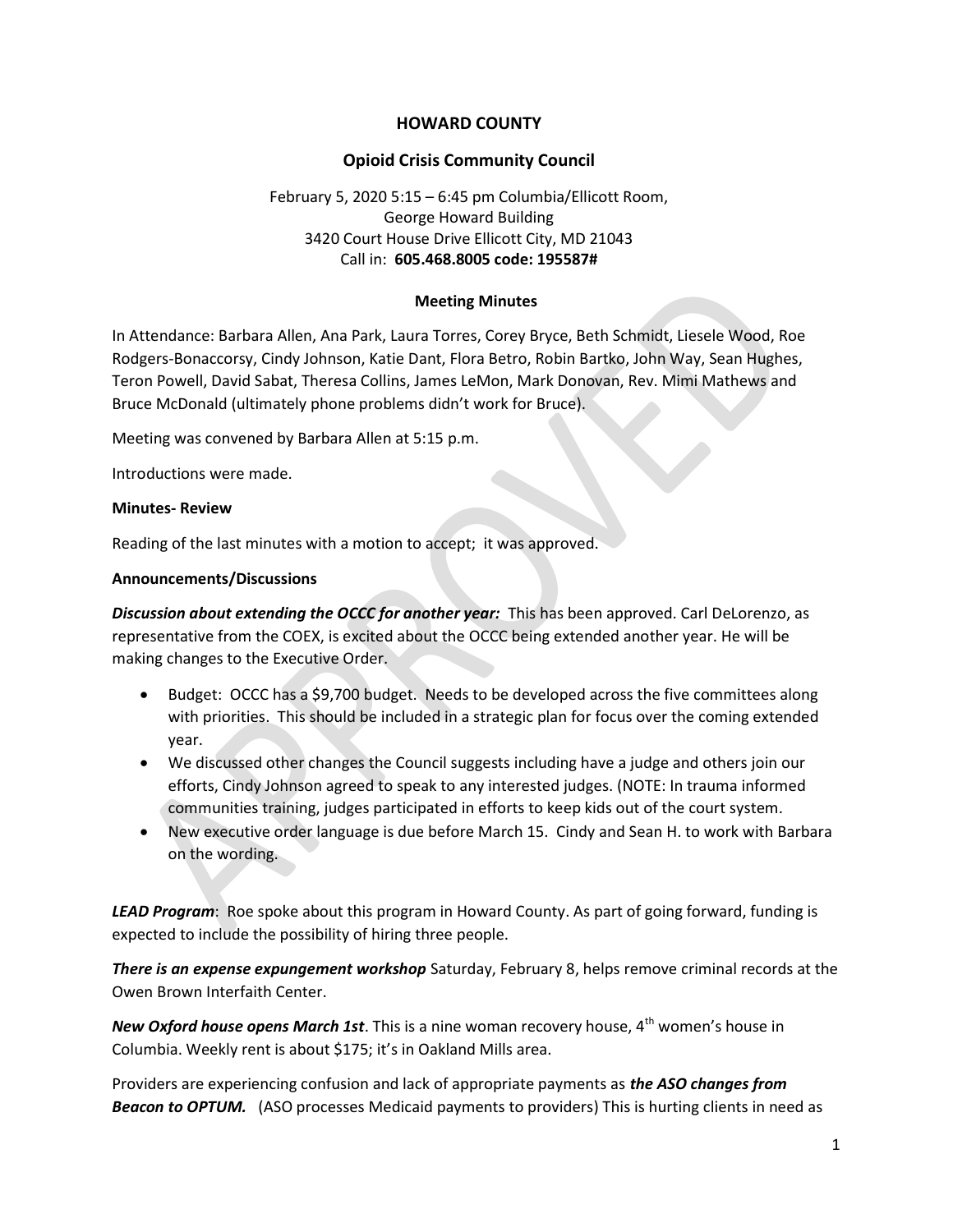well as providers keeping their doors open. Governor Hogan stepped in requiring OPTUM to make some form of payments to help the situation.

A state level recovery house workgroup is being created. BHA's program is Maryland Certification of Recovery Residencies (MCORR) There are two classifications: certified and non-certified. Certified houses qualify for residents to receive MDRN funding. Non Certified cannot. Key issues include certified house managers requiring residents to alter their MAT dosage levels. This is against the law. Also there are certified houses setting quotas as to how many of their beds are considered "MAT beds". Quotas in certified housing is not allowed by law as well. Stigma regarding MAT continues.

Delphi has not determined a location as yet. The OCCC is ready to help provide education when a location for this residential treatment center is identified. Barbara remains in contact with Delphi, as well as the pressure from the COEX to get this settled as agreed upon.

Harm reduction programs are going forward in various areas around the state including St. Mary's and Washington counties. This can include clean syringe distribution, safe consumption sites and much more. These are relatively low cost programs. Overdose Prevention Sites have been operating in Europe and Canada for as long as 20 years. These programs save lives and save the general public millions in tax payer dollars. An OPS can have these components:

- Sign in area
- Consumption room provided swab, sterile syringe, tie off. Sometimes there is education about best way to inject to reduce damage to body.

Observation and counseling room – observation to insure no one overdoses on the medicine they bring to the OPS. After injection and assuring they are stable (no overdosing), there are counselors to offer support – budgeting, child care needs, health care, etc.

Harm reduction has been practiced in many ways including the use of seatbelts, no littering, etc. Philly is the closest to having this in the US. A bill was passed in PA last year; now that the time for implementation nears, there is some backlash. This is all a part of meeting those who suffer this disease where they are. As practiced outside the US these forms of harm reduction are highly effective to reducing stigma. A book for more information is Fighting For Space.

The Help Hope Howard website is being discontinued. All printed materials need to have this removed prior to any reprinting.

Program recommendation is an event to thank and honor first responders. The HC ROSC has agreed to partner with OCCC to make this first one happen. ROSC – Recovery Oriented System of Care focuses on events including the annual softball game (May), the International Overdose Awareness Day (August), and the annual Recovery Walk in September which is Recovery Month for the US.